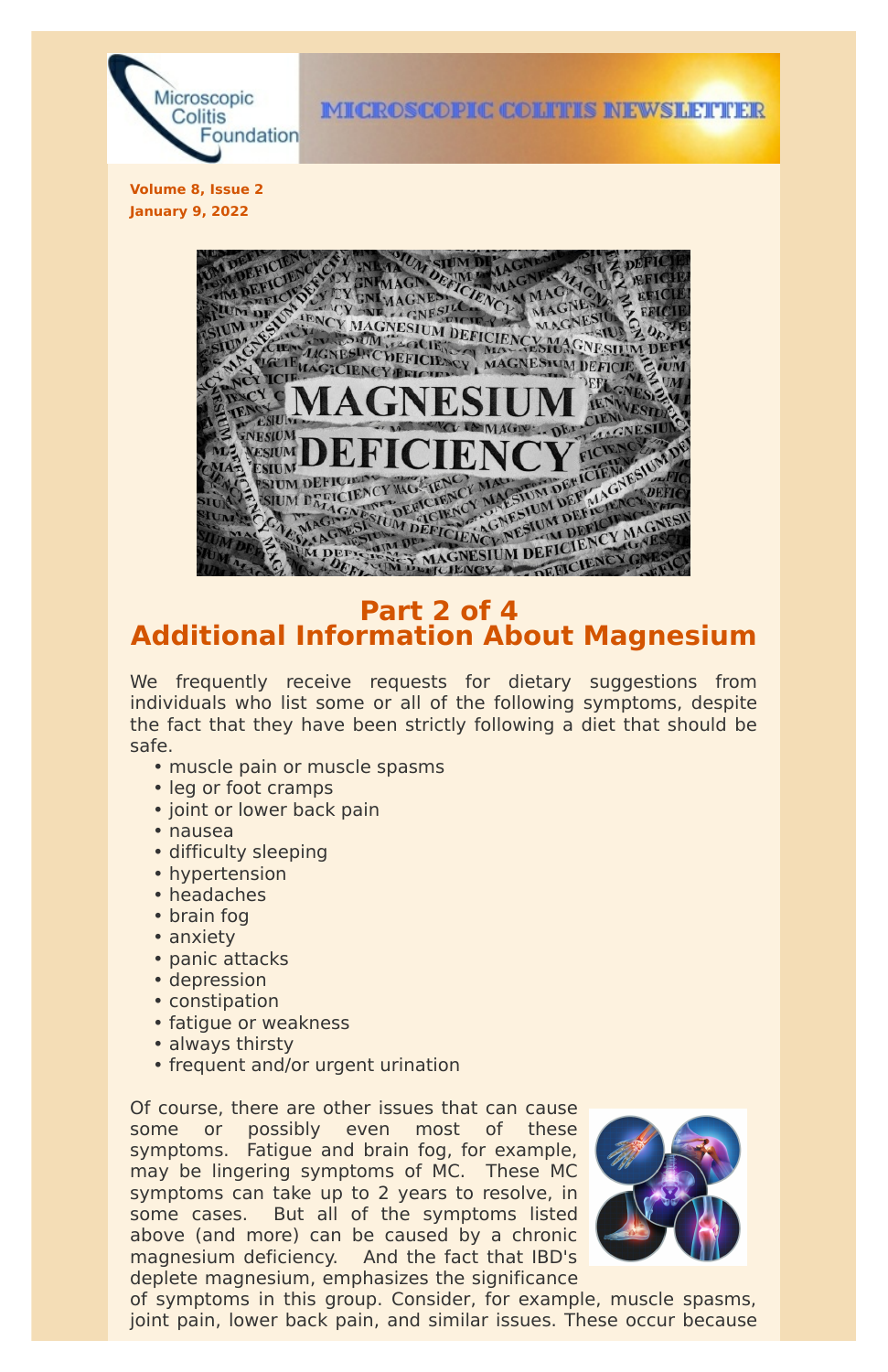magnesium is necessary to relax muscles, and a magnesium deficiency causes them to tense up, or spasm, causing cramps and pain.

Nausea can also be caused by a magnesium deficiency. Although you won't find this explanation for nausea by Googling either magnesium deficiency or nausea, a primary pathway by which this can happen, is caused by tenseness or spasms of the pyloric sphincter. This sphincter, between the stomach and small intestine, regulates the flow of gastric juices and partially digested food (chyme) from the stomach into the small intestine. A magnesium deficiency can cause that sphincter to tighten or spasm, which can cause chyme that is ready to be released into the duodenum, to instead be retained in the stomach, causing a condition known as gastroparesis. This causes a feeling of fullness, and often nausea. Interestingly, diabetes patients often suffer from gastroparesis.

Even more interesting, is the fact that magnesium deficiency is closely associated with diabetes. In fact, the last 2 items on this list are prediabetes symptoms that are attributed by medical research, to a chronic magnesium deficiency. Published medical research shows that in such cases, restoring magnesium levels to normal can often prevent the development of diabetes.



The relaxing effect of magnesium also helps to prevent sleeping difficulties. Gamma-aminobutyric acid (GABA) is an amino acid, and it's probably the main neurotransmitter in the brain that's able to slow down or block certain nerve signals that exacerbate anxiety or mental stress. While a magnesium

deficiency causes increased feelings of stress, and anxiety, taking a magnesium supplement increases GABA, which helps us to relax, get to sleep, and stay asleep.

Studies show that magnesium lowers blood pressure by increasing the production of nitric acid, which helps to relax blood vessels, allowing them to expand, which increases the arterial volume, thereby reducing the pressure. Symptoms such as hypertension, headaches, and even cardiac issues, can occur when magnesium is deficient. Note that published medical research shows that not only do IBDs reduce available nitric oxide, but a reduction in nitric oxide is associated with initiating and maintaining inflammation.

Magnesium deficiency decreases cognizance and the ability to concentrate, which is usually interpreted as brain fog. Medical research has associated it with anxiety, depression, and even panic attacks. In the brain, the Nmethyl D-aspartate (NMDA) receptors are ligand-gated cation channels that are activated by glutamate. Magnesium ions block



the ion channel of those receptors, to prevent excessive activation, thereby helping to prevent panic attacks, anxiety, and depression.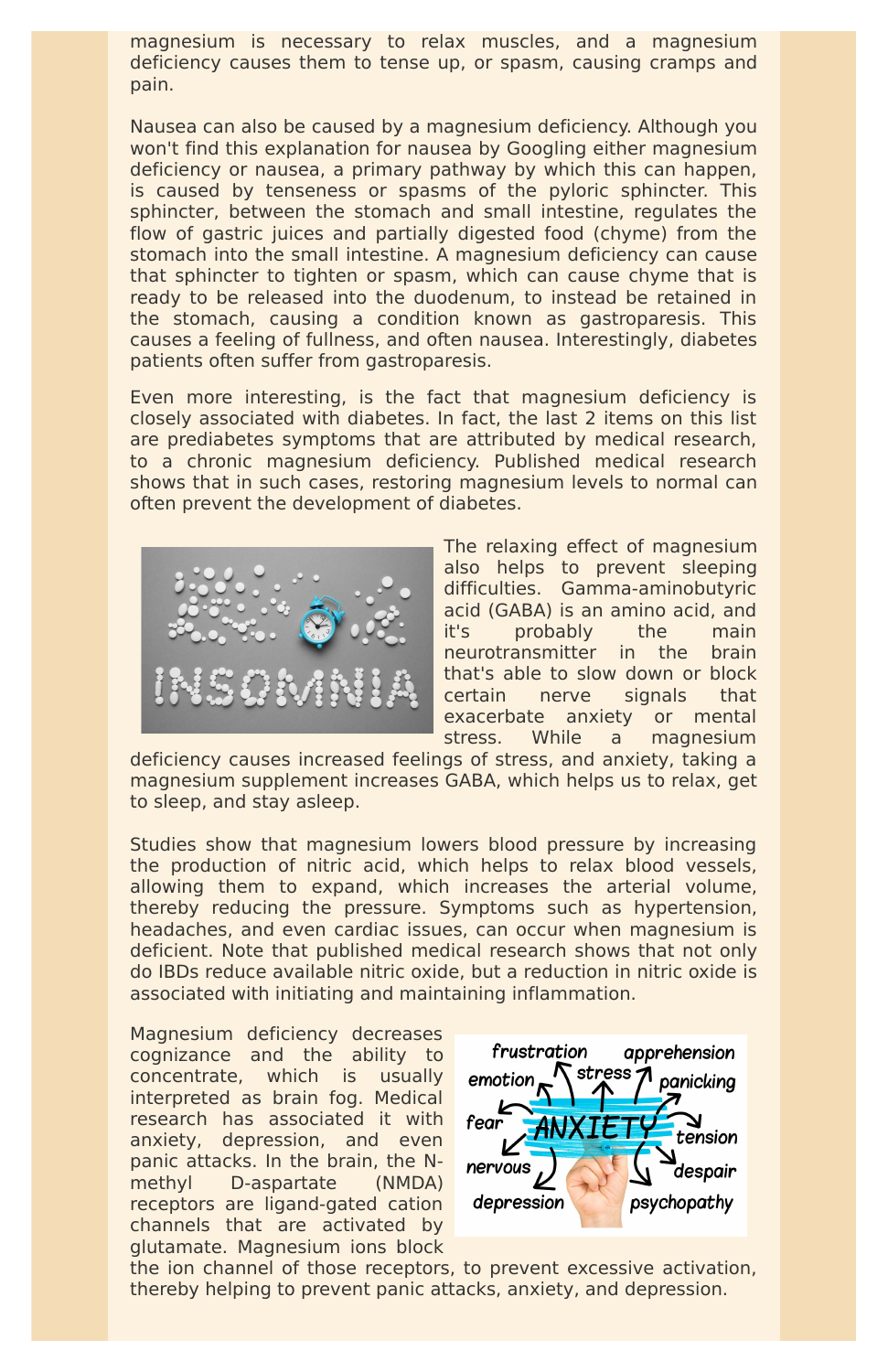Magnesium helps to reduce constipation by drawing water into the intestines. This increases motility and stool volume, thereby prompting more normal bowel movements.

Medical research suggests that the fatigue or weakness caused by magnesium deficiency is the to an associated loss of potassium in muscle cells. Note, however, that this does not necessarily imply a potassium deficiency. The issue is due to magnesium deficiency, and the cellular potassium deficiency is often a side effect of the magnesium deficiency.

As noted above, the symptoms of excessive thirst, and frequent, urgent urination, are prediabetes symptoms, that definitely should not be ignored. The window of opportunity that allows the use of magnesium to prevent the development of diabetes is unpredictable, and it may close at any time, if the problem is not promptly and properly addressed.

Note that taking too much magnesium at one time is pointless, because we can only absorb so much during any given time span. The rest of it will stay in the intestines where it sometimes acts as a laxative, and whether it does or not, it all goes down the toilet. The proper way to use oral magnesium is to divide up the daily dose and take one third of it with or after each of 3 meals, or adjust this dosing schedule to fit however many meals, or snacks, you eat each day.

Although the serum magnesium test that most doctors have traditionally ordered, may be fine for an emergency department setting, it's almost totally worthless for determining magnesium reserves, because serum magnesium is carefully regulated by the body within the normal range. Consequently, the results you receive will virtually always show that your magnesium level is normal, despite the fact that your muscle and bone cells may contain insufficient reserves. Therefore, if you ask your doctor to order a magnesium test to check your magnesium level, request a red blood cell (RBC) magnesium test. This test will provide much more useful results because it measures magnesium reserves in the red blood cells.

| <b>TYPE OF</b><br><b>MAGNESIUM</b> |  |
|------------------------------------|--|
| Magnesium chloride                 |  |
|                                    |  |
| Magnesium sulfate                  |  |
| Magnesium citrate                  |  |
| Magnesium oxide                    |  |
| Magnesium glycinate                |  |
| $+at^{\alpha}$                     |  |

Many forms of oral magnesium supplements are available. Rather than to discuss the details of all the different forms on the market, please note that most MC patients seem to have the best results using magnesium glycinate



(chelated magnesium). Magnesium glycinate is easily absorbed, and it's probably the least likely form to cause diarrhea

for most patients.

**How much magnesium glycinate should you take?** While this requirement surely varies by the individual, most of us seem to do well by basing our dose on the RDA, and adjusting it up or down from there. The RDA is roughly 400 mg for men and 300 mg for women. Many MC patients need a significantly larger dose early on in their recovery. But taking a larger amount (or even any amount, for some MC patients) while still trying to reach remission, can cause diarrhea for some patients, although this isn't a problem for others.